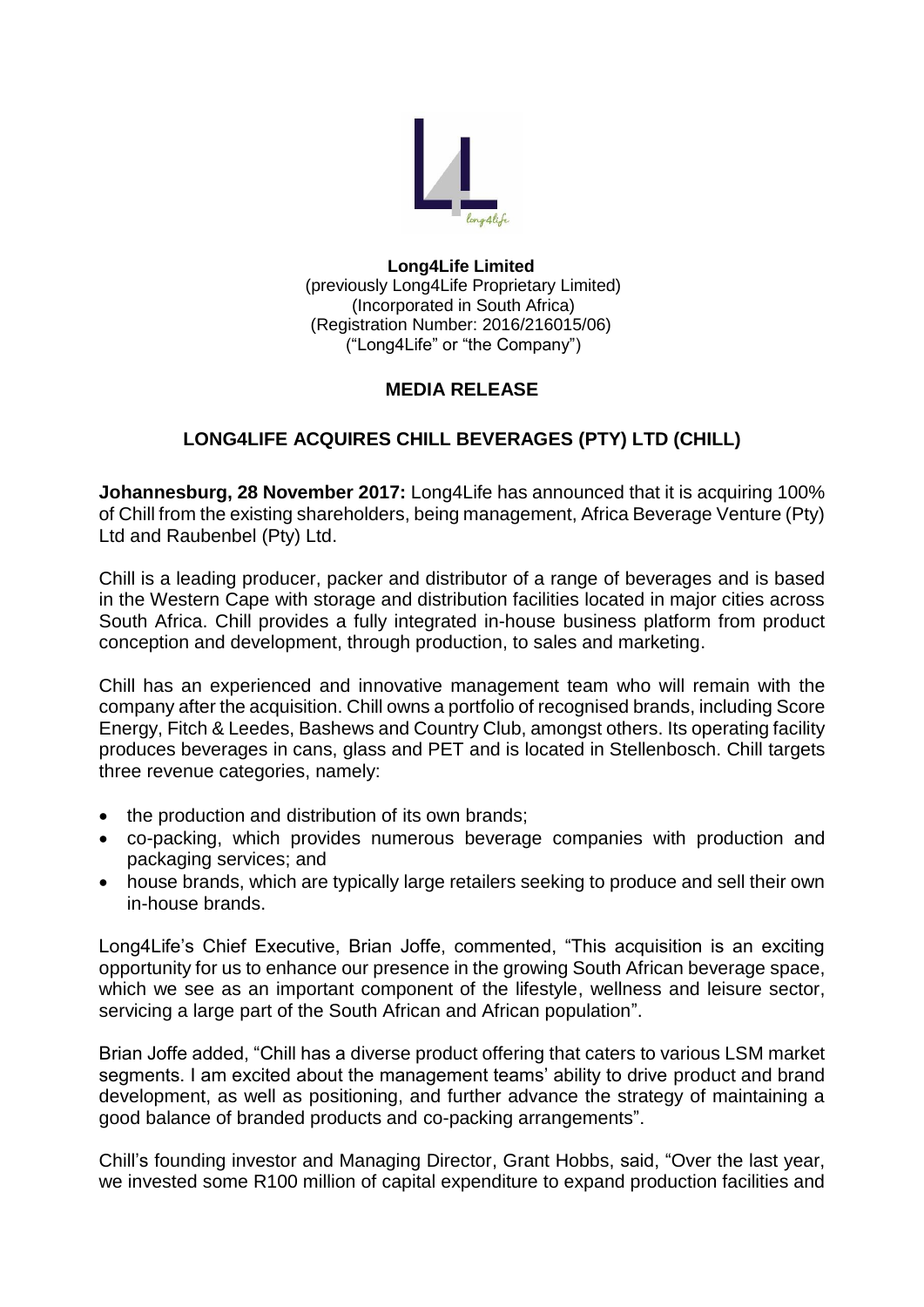improve efficiencies, which has boosted our class leading capability. With the strategic and balance sheet strength that Long4Life provides, we can further enhance our integrated business model and take advantage of the tremendous growth prospects in the industry. We will also be in a better position to leverage our growing export activities".

Chill recorded an EBITDA of R86 million equating to a net profit after tax of R46 million for the financial year ended 30 June 2017. The net asset value at that date was R135 million.

Long4Life's purchase consideration will be determined by reference to the actual EBITDA achieved by Chill for the year ending 30 June 2018 (FY2018).

The minimum purchase consideration for the entire issued share capital of Chill is R452 million, with net of debt of R182 million.

The purchase consideration will be adjusted upwards by 7.05x for each Rand of FY2018 EBITDA achieved, as follows:

| <b>FY2018 EBITDA</b>          | <b>Maximum purchase</b><br>consideration<br>adjustment | <b>Maximum purchase</b><br>consideration |
|-------------------------------|--------------------------------------------------------|------------------------------------------|
| R90 million - R120 million    | R211.5 million                                         | R664 million                             |
| $R120$ million - R144 million | Nil                                                    | R664 million                             |
| $R144$ million – R154 million | R70.5 million                                          | R734 million                             |

The purchase consideration will be settled as follows:

- 75% in cash: and
- 25% through the issue of Long4Life shares at a price of R5.21 per share ("the Share Issue").

The Share Issue will be made to management in part settlement of their portion of the purchase consideration. Any disposal of these shares will be subject to certain restrictions over a three-year period.

The acquisition, which is subject to the fulfilment (or waiver) of the normal conditions precedent for a transaction of this nature, has been structured as a "locked-box" with an effective date of 1 July 2017.

## **ends**

## **NOTE TO EDITORS:**

#### **About Long4Life**

Long4Life is an investment holding company with a lifestyle focus that seeks to generate superior returns for its shareholders over the medium- to long-term. Long4Life plans to invest primarily in businesses with attractive growth prospects, led by strong, entrepreneurial-minded management teams. The Long4Life Board of Directors are responsible for capital allocation and play an active role in identifying and approving attractive investment opportunities. Long4Life operates a